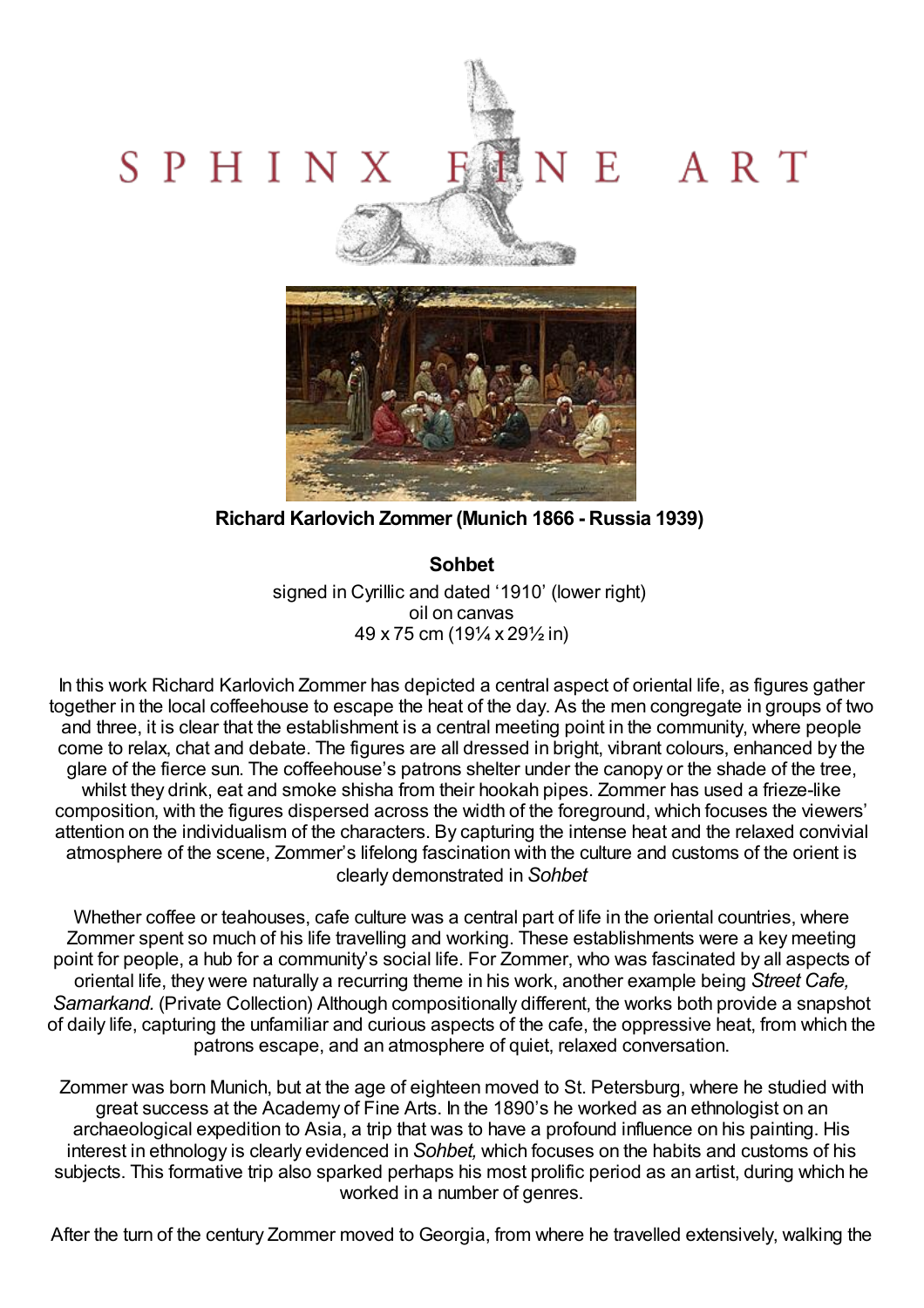Caucasus Mountains in almost their entirety. He recorded scenes from his travels, works which are notable for their simplicity of composition, boldness of colour, and grasp of character. Zommer also became the first teacher of the great Georgian painter Lado Gudiashvili (1896-1980), who always acknowledged Zommer's formative influence, and the two artists exhibited together in 1926. Details of Zommer's later years are sadly lacking, although he was forced to leave Georgia in 1939 due to the oppressive Stalinist regime, and relocated, along with all ethnic Germans, to Siberia and Kazakhstan during World War II.

## **Artist description:**

The artist and graphic designer Richard Karlovich Zommer was born in Munich in 1866. From 1884 he studied at the St. Petersburg Academy of Fine Arts and had considerable success, receiving several awards for his work. Zommer's most prolific period relates to the last decade of the nineteenth century, which he spent in Asia, where he was sent in an archaeological expedition and worked as an ethnologist. During this period he produced a series of portraits, landscapes and works on paper, twenty of which can be found in the Museum of Uzbekistan.

At the beginning of the twentieth century Zommer went to Georgia, where he led an active life, travelling extensively. He walked almost the entirety of the Caucasus Mountains and produced a number of works during this period that provide a fascinating insight into the Caucasus from an ethnographic point of view, as well as glimpses of everyday occurrences and situations. His charming works characteristically display his love for truth and simplicity, and are executed using deep strong colours. Each of his works is particular in its composition, and each tells a story.

ManyGeorgian artists in the course of the twentieth century were forced to take on governmental jobs, however Zommer succeeded as a preserver of Georgian arts. Describing the world as it truly was, he was a guardian of truth and key in the creative development of Georgian painter Lado Gudiashvili.

Zommer was Gudiashvili's first teacher and it was Zommer who encouraged the young talented artist to enrol at the Academy of arts in Tbilisi. The academy had a series of distinguished teachers including the Italian painter Longo, the German painter Oskar [Schmerling,](http://www.sphinxfineart.com/Schmerling-Oskar-DesktopDefault.aspx?tabid=45&tabindex=44&artistid=36584) and the Georgian painter Jakob Nikolades, student of the French sculpture August Rodin. Gudiashvili thought fondly of Zommer, recalling that he was a very articulate, jovial man with red hair, who was popular with everybody and always wore a red scarf around his neck: 'I saw him as someone who stepped out of a Rembrandt painting'.

Zommer had predicted a great career for Gudiashvili, and in December 1926, the two exhibited together at an exhibition in Tbilisi. Gudiashvili was by now well known and had his own distinct style. However, one wonders whether Gudiashvili's passion for Georgia and its landscape was perhaps instilled by Zommer's own particular and relentless obsession with the diversity of the surrounding landscape.

Zommer was a member of many art groups, and exhibited at various exhibitions in St. Petersburg between 1916 and 1920. He was one of the founders of the Society for Encouraging the Caucasian Decorative Arts in Tbilisi, and took part in various exhibitions organised by the Caucasian painters society, between 1916 and 1920 in Tbilissi, in Baku in 1907 and in Taschkent in 1915.

For one of Zommer's exhibitions, the Georgian journalist Michael Dschawachisschwili wrote a review in the newspaper *Znobis Purzeli*. Dschawachischwili praised Zommer as a great artist, able to express a form of realism in an outstanding way. He commented: 'There is liveliness and holiness reflected in his landscapes, portraits and in his representations of historical monuments.'

During the 1930s, Georgian intellectuals and artists suffered under the Stalinist regime, and in 1939 Zommer was forced to leave Georgia. After this period his exact whereabouts are unknown, this can in part be explained by the fact that all ethnic Germans were relocated to Siberia and Kazakhstan before World War II.

What is clear is that Zommer had a remarkable and dynamic life. Always on the move, he explored man